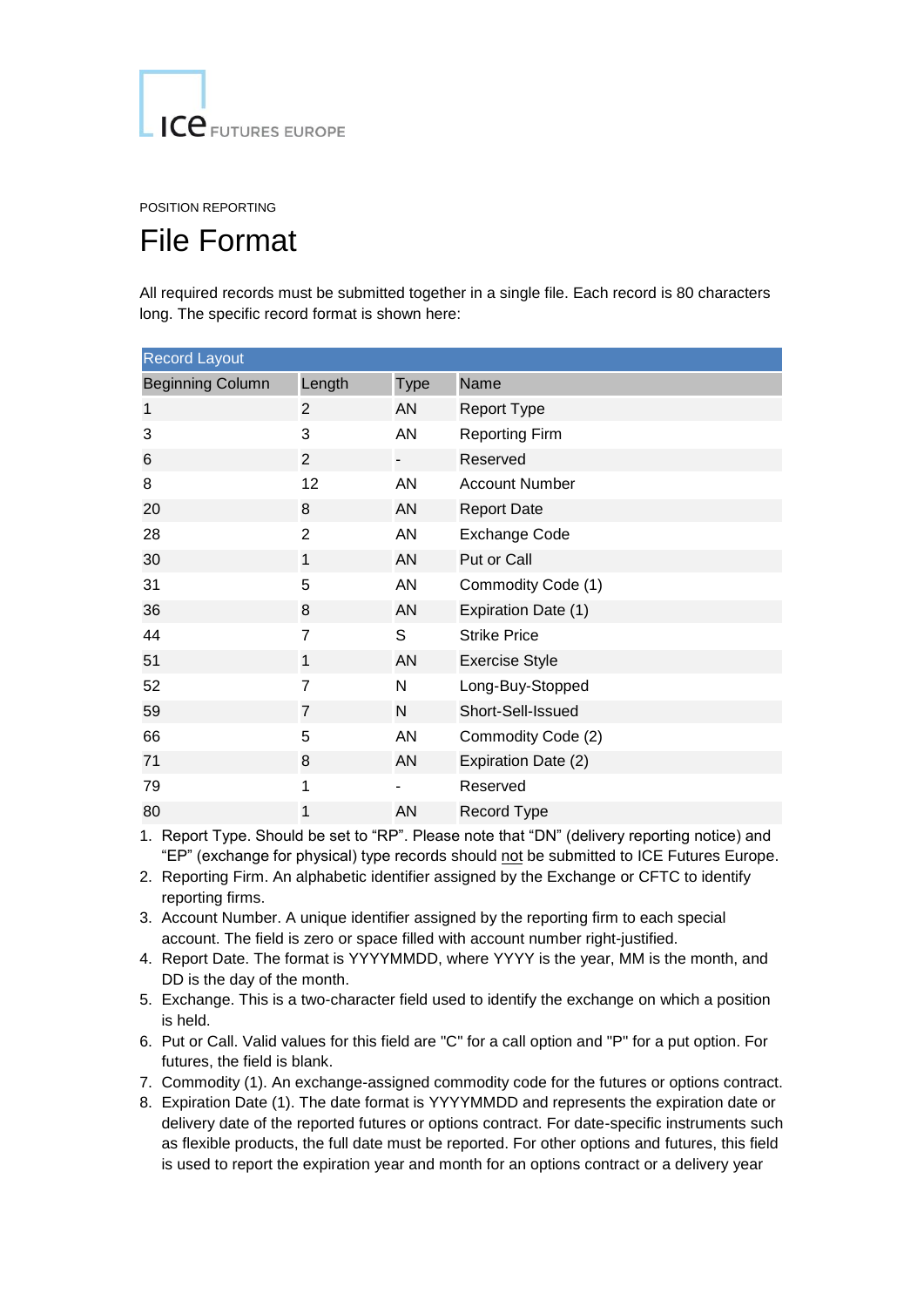

and month for a futures contract. The day portion of the field for these contracts contains spaces.

9. Strike price. This is a signed numeric field for reporting options strike prices. The strike prices should be right justified and the field zero filled. The right most character will represent both the value of that digit in the number and the sign of the number. This character will be interpreted as followings:

| Right Most Character                                                                                | Value                   | Sign      |
|-----------------------------------------------------------------------------------------------------|-------------------------|-----------|
| 0 through 9                                                                                         | 0 through 9             | $\pmb{+}$ |
| $\{$                                                                                                | $\mathbf 0$             | $\ddot{}$ |
| $\mathsf A$                                                                                         | $\overline{1}$          | $\ddot{}$ |
| $\sf B$                                                                                             | $\overline{c}$          | $\ddot{}$ |
| $\mathsf C$                                                                                         | 3                       | $\ddot{}$ |
| D                                                                                                   | $\overline{\mathbf{4}}$ | $\ddot{}$ |
| $\mathsf E$                                                                                         | 5                       | $\ddot{}$ |
| F                                                                                                   | 6                       | $\ddot{}$ |
| G                                                                                                   | $\overline{7}$          | $\ddot{}$ |
| $\boldsymbol{\mathsf{H}}$                                                                           | 8                       | $\ddot{}$ |
| $\mathsf{I}$                                                                                        | $\mathsf g$             | $\ddot{}$ |
| $\}$                                                                                                | $\mathsf 0$             |           |
| $\mathsf J$                                                                                         | $\overline{1}$          |           |
| Κ                                                                                                   | $\overline{2}$          |           |
| $\mathsf{L}% _{0}\left( \mathsf{L}_{0}\right) ^{T}=\mathsf{L}_{0}\left( \mathsf{L}_{0}\right) ^{T}$ | 3                       |           |
| ${\sf M}$                                                                                           | $\overline{\mathbf{4}}$ |           |
| ${\sf N}$                                                                                           | $\overline{5}$          | -         |
| $\mathsf O$                                                                                         | $\,6$                   |           |
| ${\sf P}$                                                                                           | $\overline{7}$          |           |
| ${\sf Q}$                                                                                           | 8                       |           |
| ${\sf R}$                                                                                           | 9                       |           |

Note that strike prices should be quoted in the price format specified for the contract, with decimal places included but with the decimal point implied rather than explicit.

Please be advised that certain linked contract such as the ICE WTI Contract (T) have their strike price format governed by criteria as set out by the CFTC at the following website which follows the same criteria above:

**<http://services.cftc.gov/StrikePrice/StrikePriceFormat.aspx>**

Examples:

- A Brent option strike of \$110.50 may be reported as either 0011050 or 001105{
- A Gasoil option strike of \$1000.00 may be reported as either 0100000 or 010000{
- An EUA Emissions option strike of €14.73 may be reported as either 0001473 or 000147C